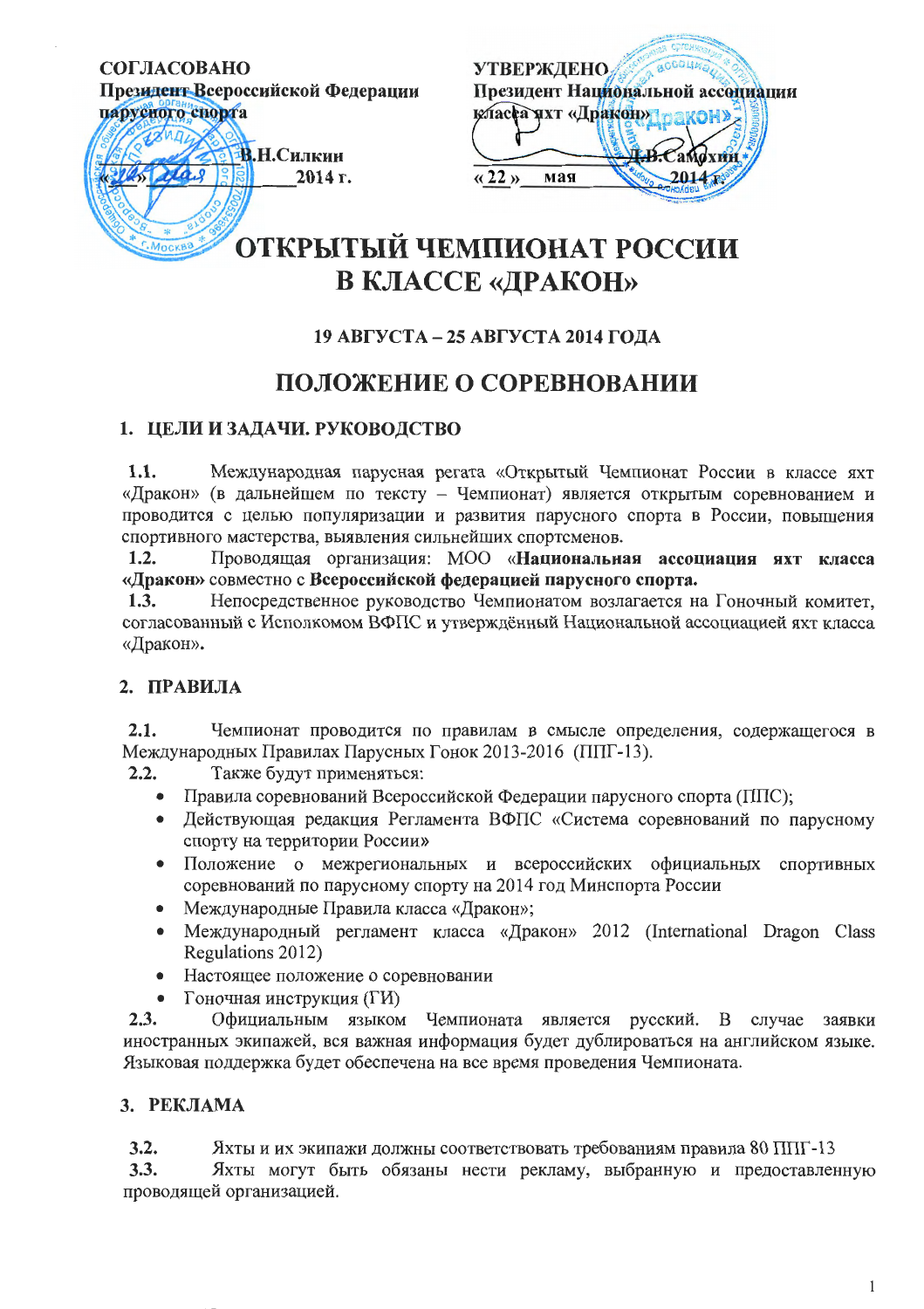# 4. ЗАЯВКИ И ДОПУСК

 $4.1.$ Чемпионат открыт для всех яхт класса «Дракон».

К участию в Чемпионате допускаются участники 2000 года рождения и старше.  $4.2.$ Участники Чемпионата – граждане РФ в возрасте 18 лет и старше должны быть членами ВФПС.

 $4.3.$ Участники моложе 18 лет допускаются к участию в Чемпионате только при наличии представителя и медицинского допуска на данное соревнование.

Все спортсмены и яхты должны быть застрахованы в соответствии с  $4.4.$ действующим Положением ВФПС о страховании.

 $4.5.$ Рулевые 19 лет и старше, кроме зарубежных спортсменов, должны иметь спортивный разряд не ниже первого (юноши и девушки – не ниже 1-го юношеского), а также свидетельство о квалификации для управления парусной яхтой соответствующей категории.

Владельцы яхт должны быть членами своих Национальных Ассоциаций. Члены  $4.6.$ Российской Ассоциации яхт класса «Дракон» допускаются к участию в Чемпионате только в случае оплаты членского взноса за 2014 год.

Заявляющиеся яхты могут быть допущены к участию в Чемпионате после  $4.7.$ заполнения онлайн-формы и получения ее вместе с подтверждением оплаты стартового взноса на адрес Ассоциации не позднее 19 июля 2014 года. Заявки, поданные после 19 июля 2014 года, могут быть приняты по усмотрению Ассоциации при условии оплаты стартового взноса в соответствии с п.6.2.

Электронная почта для отправки заявок mail $@r$ ussiandragon.ru.

# 5. РЕГИСТРАЦИЯ

Регистрация участников Чемпионата (включая обмер и взвешивание экипажей)  $5.1.$ будет проходить в главном здании яхтенного порта «Геркулес»:

- 19 августа с 09:30 до 13:30 и с 14:00 до 18:00;
- 20 августа с 09:30 до 14:00 и с 17:00 до 18:00;  $\bullet$
- 21 августа с 09:00 до 10:00.  $\blacktriangle$

 $5.2.$ Участники Чемпионата должны предоставить в мандатную комиссию следующие документы:

- заявку на участие (если она не была прислана заранее),
- паспорт,  $\bullet$
- квалификации (классификационную книжку/ подтверждение спортивной удостоверение),
- страховой полис «Ответственность перед третьими лицами», оформленный в  $\bullet$ соответствии с действующим Положением ВФПС о страховании, но не менее чем на 50 000 евро,
- декларацию капитана о соответствии яхты правилам класса с описью заявленных  $\bullet$ парусов,
- рулевые свидетельство о квалификации для управления парусной яхтой соответствующей категории,
- действительное мерительное свидетельство парусной яхты, зарегистрированное в национальной федерации парусного спорта.

Ассоциацией класса допускается участие в Чемпионате яхт категории "Дракон Классик" (до 1972 года постройки), зарегистрированных в Национальной ассоциации класса «Дракон», не имеющих мерительного свидетельства.

# 6. СТАРТОВЫЙ ВЗНОС

При подаче предварительной заявки до 19.07.2014 г. невозвращаемый стартовый 6.1. взнос составляет:

- 25 000 рублей для яхт постройки после 1972 года,
- 1 000 рублей для яхт постройки до 1972 года.  $\bullet$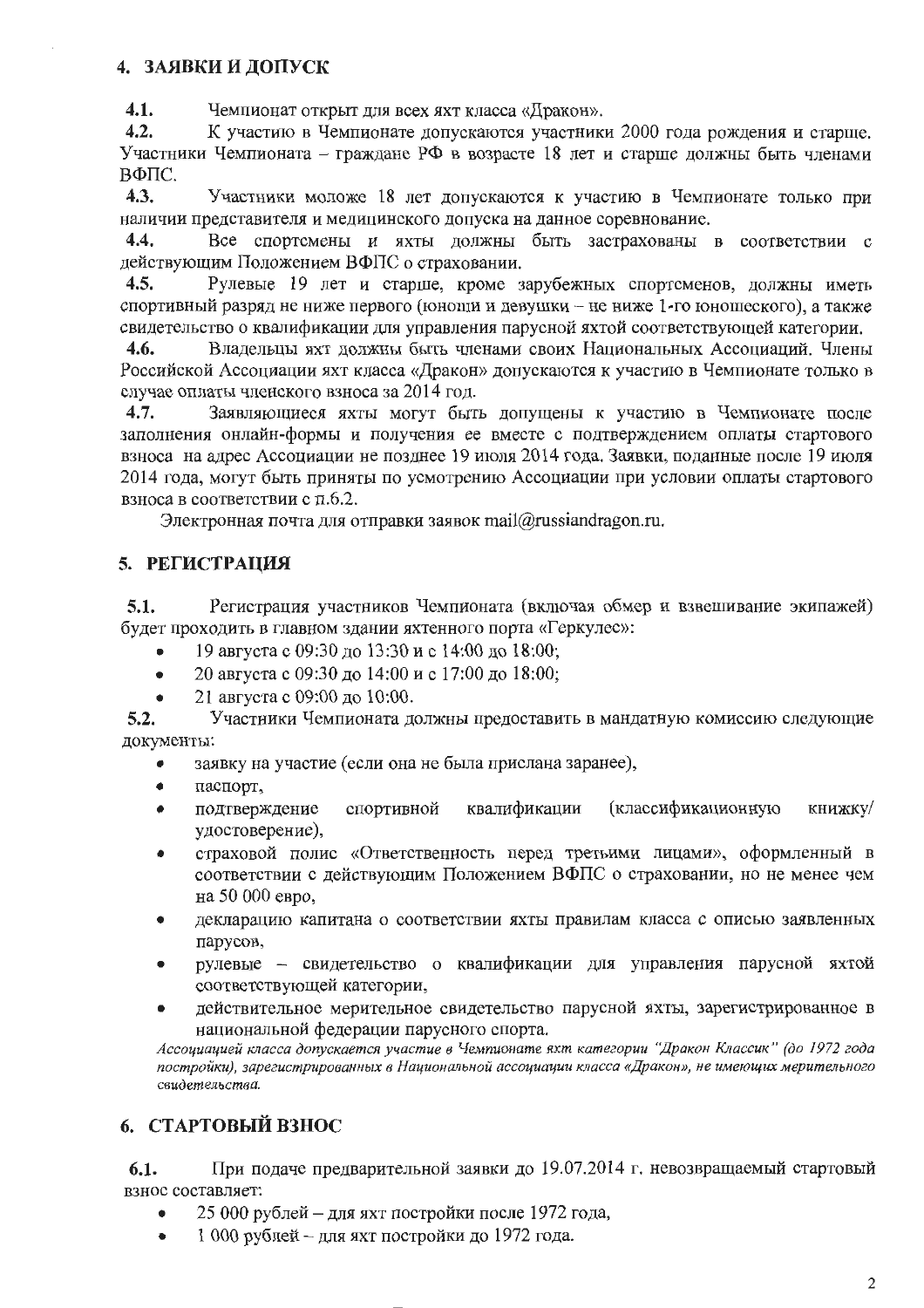$6.2.$ В случае подачи заявки после 19.07.2014 г. стартовый взнос составляет 30 000 рублей.

Оплата производится в срок до 19 июля 2014 г. 6.3.

на расчетный счет Ассоциации:  $\bullet$ 

| Наименование             | Межрегиональная общественная организация «Национальная                                                             |
|--------------------------|--------------------------------------------------------------------------------------------------------------------|
| организации              | ассоциация яхт класса «Дракон»                                                                                     |
| Юридический адрес        | 141015, Московская область, Мытищинский район, Жостовский<br>сельский округ, поселок «Клязьминское водохранилище», |
|                          | Закрытое акционерное общество «Туристский комплекс                                                                 |
|                          | Клязьминское водохранилище»                                                                                        |
| ИНН / КПП                | 5029124086 / 502901001                                                                                             |
| Код ОКПО                 | 88920547                                                                                                           |
| Коды ОКВЭД               | 91.33                                                                                                              |
| <b>OFPH</b>              | 1095000000864                                                                                                      |
| Банковские реквизиты и   | Р/сч. 40703810700000000148 в ОАО АКБ «Авангард» г. Москва,                                                         |
| место расположения банка | к/сч. 30101810000000000201, БИК 044525201                                                                          |
| или в кассу по адресу:   | Москва, Котельники, Ковровый проезд, д. 37/3.<br>Тел.: (495) 725-08-88 доб. 2278,                                  |

бухгалтер Милькина Елена

#### 7. ПРОГРАММА ЧЕМПИОНАТА

| Вторник, 19 августа<br>Регистрация, обмер | День заезда<br>$09:30 - 13:30, 14:00 - 18:00$                          |
|-------------------------------------------|------------------------------------------------------------------------|
| Среда, 20 августа                         |                                                                        |
| Регистрация, обмер                        | $09:30 - 14:00$                                                        |
| Собрание рулевых                          | 14:00                                                                  |
| Старт тренировочной гонки                 | 15:00                                                                  |
| Регистрация, обмер                        | $17:00 - 18:00$                                                        |
| Четверг, 21 августа                       |                                                                        |
| Регистрация, обмер                        | $09:00 - 10:00$                                                        |
| Собрание рулевых                          | 10:00                                                                  |
| Церемония открытия                        | 10:30                                                                  |
| Старт первой гонки дня                    | 13:00                                                                  |
| Планируется проведение двух гонок         |                                                                        |
|                                           | Обед яхтсмена по возвращению на берег, живая музыка в летнем ресторане |
| Пятница, 22 августа                       |                                                                        |
| Собрание рулевых                          | 10:00                                                                  |
| Старт первой гонки дня                    | 12:00                                                                  |
| Планируется проведение двух гонок         |                                                                        |
|                                           | Обед яхтсмена по возвращению на берег, живая музыка в летнем ресторане |
| Суббота, 23 августа                       |                                                                        |
| Собрание рулевых                          | 09:00                                                                  |
| Старт первой гонки дня                    | 11:00                                                                  |
| Гала-ужин в центре города                 | 19:00                                                                  |
| Планируется проведение двух гонок         |                                                                        |
| Ланч яхтсмена по возвращению на берег     |                                                                        |

# Воскресенье, 24 августа

| Собрание рулевых       | 09:00        |
|------------------------|--------------|
| Старт первой гонки дня | <b>11:00</b> |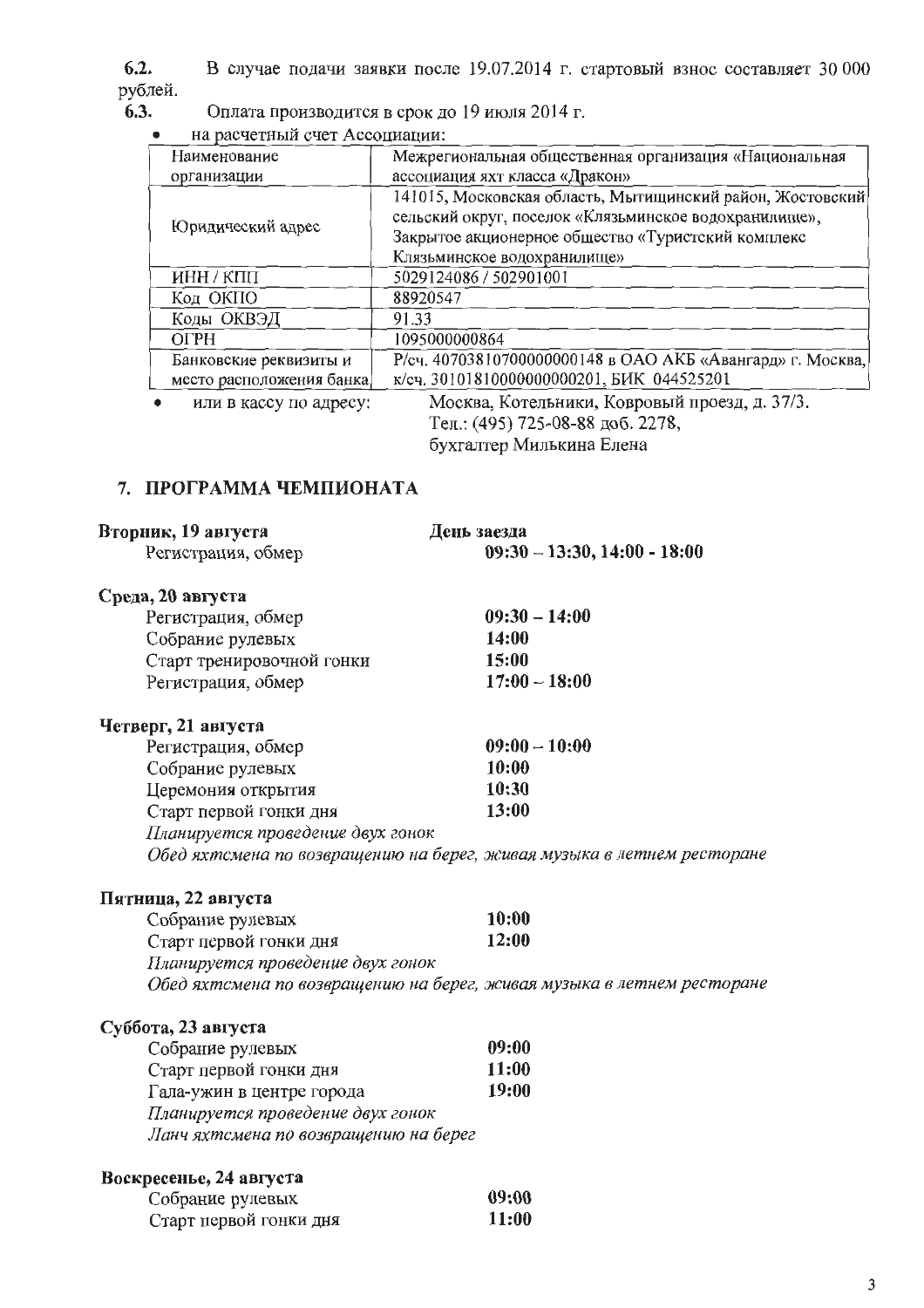Старт гонки не может быть после 13:00 Церемония награждения 15:30 Планируется проведение одной гонки. В том случае, если будет существовать угроза непризнания Чемпионата состоявшимся, возможно проведение 2-х гонок с более ранним стартом.

Понедельник, 25 августа День отъезда

# 8. КОНТРОЛЬНЫЙ ОБМЕР

8.1. Яхты должны пройти контрольный обмер во время регистрации в главном здании яхтенного порта «Геркулес» согласно Инструкции по контрольному обмеру, являющейся частью Гоночной инструкции.

 $8.2.$ Любая яхта должна быть предоставлена для контрольного обмера до или после любой гонки.

# 9. ГОНОЧНАЯ ИНСТРУКЦИЯ

Гоночная инструкция будет доступна, начиная с 09:00 19 августа 2014 года на доске объявлений в помещении главного здания яхтенного порта «Геркулес» а также на сайте Российской Ассоциации яхт класса Дракон www.russiandragon.ru

# 10. МЕСТО ПРОВЕДЕНИЯ

Чемпионат проводится в городе Санкт-Петербург на акватории Невской Губы Финского залива и на базе яхтенного порта «Геркулес».

197229, город Санкт-Петербург, Приморский район Алрес: пос. Лахта, улица Береговая, дом 19

# 11. ДИСТАНЦИЯ

11.1. Дистанция: петля с огибанием наветренного и подветренного знаков (2 или 2,5 петли).

 $11.2.$ Схемы дистанций будут опубликованы в Гоночной инструкции.

# 12. СИСТЕМА ЗАЧЕТА

Соревнования личные. Определяется абсолютный зачет и зачет «Дракон Классик»  $12.1.$ (для яхт постройки до 1972 года).

 $12.2.$ Планируется проведение 7 гонок.

 $12.3.$ Если будет проведено от 5 до 7 гонок, то очки яхты в серии будут равны сумме очков, набранных ею в гонках, без худшего результата.

Должно быть проведено не менее 5 гонок, чтобы Чемпионат считался  $12.4.$ состоявшимся.

# 13. ВСПОМОГАТЕЛЬНЫЕ СУДА

Вспомогательные суда должны нести отличительные знаки (флаг с надписью СОАСН).

# 14. ОГРАНИЧЕНИЕ ПО ПОДЪЕМУ ИЗ ВОДЫ

Все яхты должны быть спущены на воду до 10:00 21 августа. Яхты запрещается поднимать из воды в течение Чемпионата, за исключением случаев, когда имеется предварительное письменное разрешение гоночного комитета и в соответствии с условиями этого разрешения.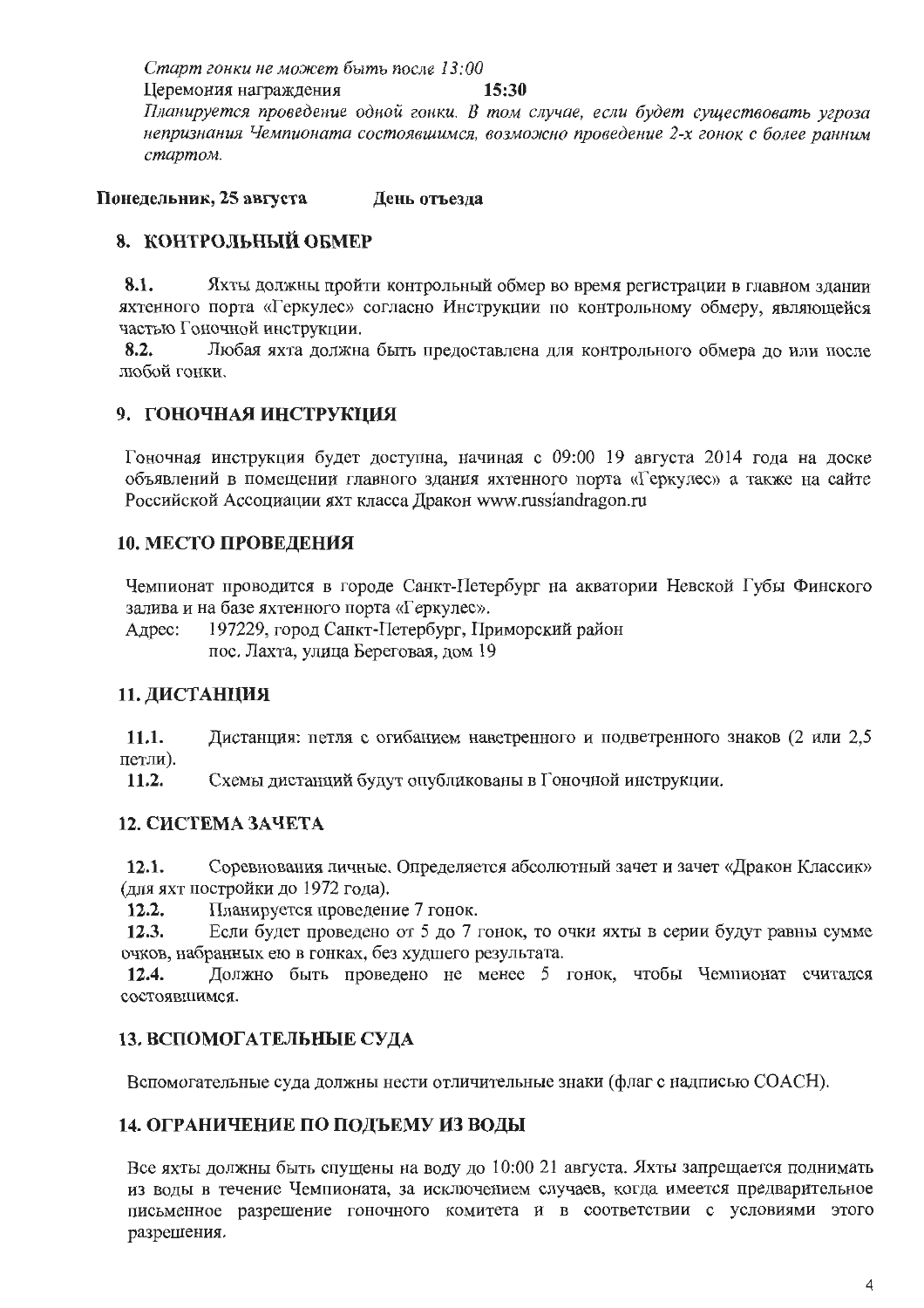# 15. ВОДОЛАЗНОЕ СНАРЯЖЕНИЕ И ПЛАСТИКОВЫЕ БАССЕЙНЫ

Запрещено использовать подводные дыхательные аппараты и пластиковые бассейны или их эквивалент вокруг яхт с момента спуска яхт на воду и до окончания Чемпионата.

#### 16. РАДИОСВЯЗЬ

Во время гонок за исключением неотложных случаев яхта не имеет права вести радиопередачи или принимать во время гонки радиосигналы, недоступные всем яхтам. Это относится и к мобильным телефонам.

### 17. МЕДИА-ПОКРЫТИЕ, КАМЕРЫ И ЭЛЕКТРОННОЕ ОБОРУДОВАНИЕ

 $17.1.$ Подавая заявку на участие в Чемпионате, спортсмены автоматически и безвозмездно предоставляют проводящей Организации права на производство. использование и показ видео- и фотосъемок, сделанных во время проведения Чемпионата. Снятый видео- и фотоматериал является собственностью проводящей Организации.

 $17.2.$ Яхты-участницы могут быть обязаны нести видеооборудование на борту, предоставленное проводящей Организацией.

17.3. Яхты-участницы обязаны проходить через микс-зону (зону СМИ) на воде по возвращении на берег после гонок.

 $17.4.$ Все призеры Чемпионата России обязаны участвовать в пресс-конференции по окончании Чемпионата, если таковая будет иметь место. В течение Чемпионата лидеры Чемпионата, лидеры гоночного дня могут быть обязаны принять участие в прессконференции, видео- или фоторепортаже по окончании дня на территории Гоночной деревни.

Спортсмены могут быть приглашены для интервью и пресс-конференций в любой  $17.5.$ из дней Чемпионата.

# 18. КОДЕКС ПОВЕДЕНИЯ

18.1. Участники Чемпионата обязаны:

- Соблюдать меры безопасности (в том числе экологической) и правила поведения на  $\bullet$ воде и правила нахождения на территории Яхтенного порта «Геркулес»,
- подчиняться разумным требованиям лиц, выполняющих официальные функции,  $\bullet$ включая присутствие на официальных мероприятиях, общение со спонсорами Чемпионата.
- вести себя таким образом, чтобы не нарушать общепринятые правила поведения и  $\bullet$ законодательство Российской федерации.

#### 18.2. ДРЕСС-КОД

На всех официальных мероприятиях Чемпионата, таких как церемонии открытия и награждения, пресс-конференции и иные мероприятия по выбору Проводящей организации, все участники обязаны быть в официальной форме Чемпионата. Гала ужин Чемпионата предполагает обязательный дресс-код: пиджак, без галстука. Команды могут по своему усмотрению прийти в командной одежде, при условии, что данная одежда отвечает требованиям дресс-кода гала-ужина.

В соответствии с действующим Регламентом ВФПС за нарушение пункта 18 18.3. команда может быть наказана штрафом вплоть до дисквалификации команды.